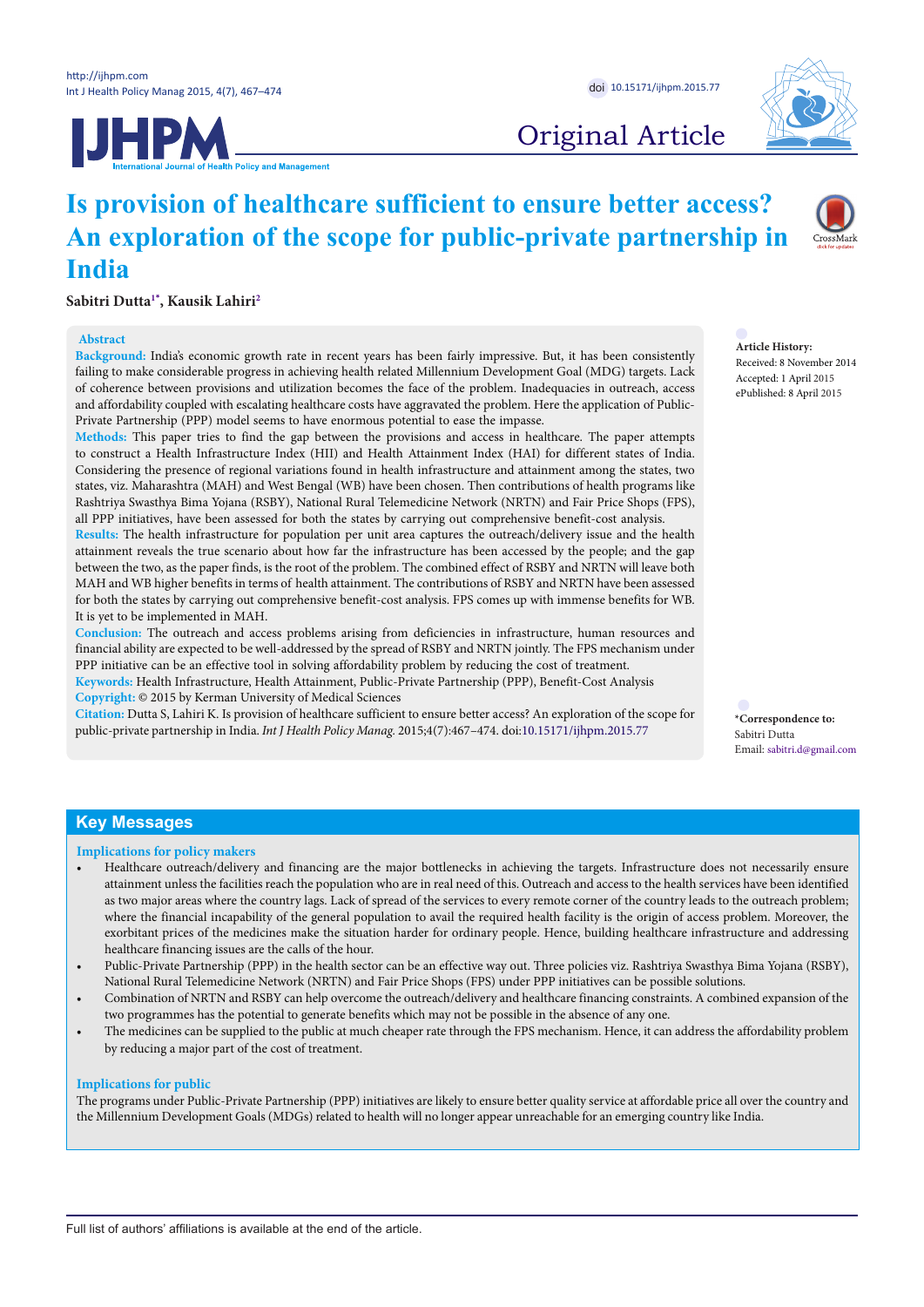# **Background**

The Millennium Development Goals (MDGs) put a special emphasis on health. Three out of eight goals are related to health. India has failed to achieve considerable progress in MDG targets in health indicators (1). The mortality rate for children under five years of age in India tends to be 50 per thousand birth by the end of 2015 against the MDG target of 42 per 1,000 live births. For maternal mortality ratio India is expected to fall short of the 2015 target by 26 points. India made a significant effort in reducing the incidences of HIV/ AIDS, Malaria, tuberculosis (TB), and other diseases ([2\)](#page-7-2). The gap between the targets and achievements of MDGs needs special attention on the part of the Government. The failure to achieve the targets indicates problems in any or all of provision, outreach, access and affordability. Percentage of Gross Domestic Product (GDP) in India spent on health is as large as 4% in 2012 [\(3](#page-7-3)). It is almost impossible to achieve the targets through the public sector expansion alone over a finite time frame. The only solution may lie in the adoption of Public-Private Partnership (PPP) as an institutional breakthrough in the health sector. The World Bank (2001) and the National Commission on Macroeconomics in Health (2005) advocated inclusion of the private sector in achieving health related goals and making both public and private sectors more accountable. The Tenth Five-Year Plan (2002–7) also stressed the need for private sector participation in the delivery of healthcare services.

In Indian federal structure health is a subject of both centre and state. So adoption and implementation of any policy in this sector is likely to experience an inter-state variation. For a successful MDG achievement three aspects are crucial, viz. provision, utilization and attainment. Any mismatch among these may lead to failure of the entire system. This paper investigates the gap between the provisions and access and hence utilization and attainment of healthcare services among the target population in India. For that purpose attempt has been made to construct a Health Infrastructure Index (HII) and Health Attainment Index (HAI) for different states of India. On the basis of these indices two states, Maharashtra (MAH) (a high performing state) and West Bengal (WB) (an average performer) have been selected.

Utilization of healthcare facilities again depends on affordability and access to these services that involve the cost of care or Out-of-Pocket (OOP) expenditure of the patient. This cost could be both medical and non-medical in nature. The medical cost includes cost of medicine and other related expenses including that incurred due to hospitalization or for availing diagnostic facilities, and so on. Non-medical part includes travel to the place of treatment, loss of wage due to travelling etc. Effective strategy can be adopted in these cases through PPP initiatives. Though a large number of medicine shops or diagnostic centers are available, there is an absence of effective competition among them; a tacit collusion through implicit market sharing agreement is apparent. To break this market power the governments of different states of India have decided to go for open bidding where a part of the infrastructure support will be provided by public and private will supply medicines and implants at significantly below the Maximum Retail Price (MRP) level. The medicines can be supplied to the patients at a reduced

cost through fair price mechanism and can be implemented through setting up Fair Price Shops (FPS) in the public hospitals. The cost of hospitalization treatment can be taken care of by Rashtriya Swasthya Bima Yojana<sup>1</sup> (RSBY) program where for the household living below the poverty line the cost of hospitalization would be reimbursed even when the treatment is carried out in the private institutions. Similarly, the non-medical expenses can be addressed by the program of National Rural Telemedicine Network (NRTN). All of these three programs are implemented through PPP mechanism. The paper analyzes the spread and prospect of FPS, RSBY, and NRTN in two selected states to assess the outreach expansion through enhancement of e-connectivity and smoothening out of financial risks in terms of insurance coverage and provision of supply of medicine at reduced cost. In fact, spread of telemedicine network is believed to play an important catalytic role in eliminating the time and space constraints of healthcare delivery system. Cost saving by the consumer (patient) is expected to be very beneficial in terms of financial access (non-medical) apart from geographical barriers of the outreach problem of healthcare delivery. Again, the RSBY scheme is currently acting as a very good example of PPP in India, in both healthcare service delivery as well as healthcare financing in the form of affordable health insurance scheme. About 129 million poor people are currently registered with approximately 37 million households covered under the scheme.

The rest of the paper is organized as follows: section 2 (Programs) discusses three programs separately. The methodology of developing HII and HAI as well as method adopted to assess net benefit of NRTN, RSBY, and FPS programs are discussed in section 3 (Methods). Section 4 (Data) provides details the available data sources in India at the state level; section 5 (Results) presents the main findings and elaborates the rationale behind selecting MAH and WB as two representative states. Section 6 (Discussion) discusses the results and reports the status of NRTN, RSBY, and FPS under PPP in the selected states. Section 7 (Conclusion) concludes the paper by highlighting major findings and indicating their health policy implications.

# **Programs**

# *Fair Price Shops (FPS)*

The price monopoly of the drug manufacturers is broken in this system through PPP mechanism. The drugs are procured through tender and by pursuing doctors to prescribe by the generic name. These medicines are made available at fair price medicine shops located at the Government hospitals. Patients are made aware that generic medicines are of the same quality i.e. in identity, purity, strength and effectiveness as branded medicines. The basic purpose of the system is to make available quality medicines, surgical items, cardiac implants, anti-cancer drugs, prosthetic and orthopedic devices at a cheaper cost so that patients can get the best advantage. The space for the shops is provided by the Government hospitals and the private partners are selected through an open bid. The highest bidder in terms of discount given on the medicine is chosen. Both Generic and branded generic medicines are sold. It is thought to be useful in India where 65% of the population still lacks regular access to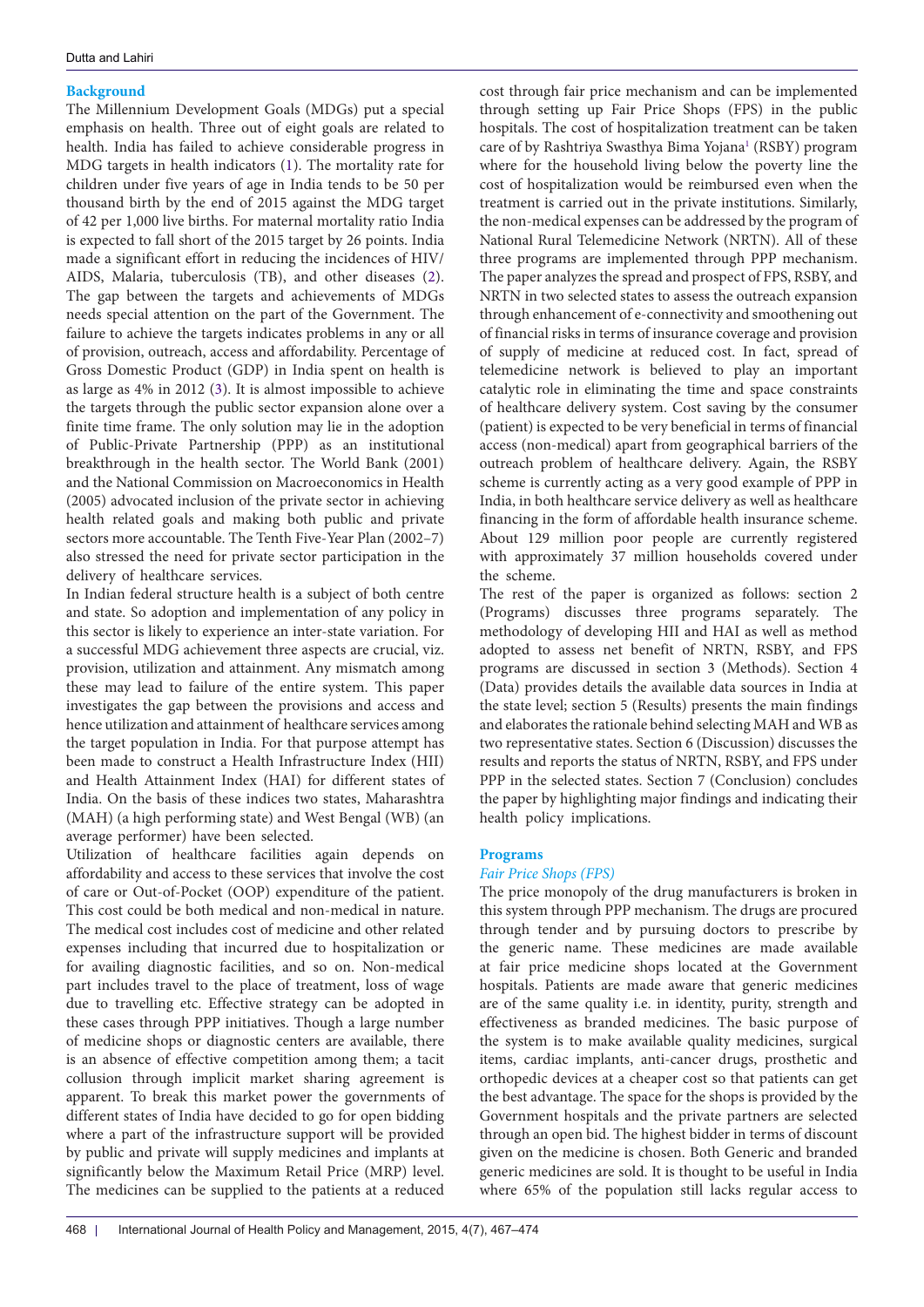essential medicines, with the rise in healthcare cost; over 23% of the sick do not seek treatment because they are not having enough money to spend ([4\)](#page-7-5).

With programs like NRTN and RSBY, it is expected that there will be increased participation of the weaker section of the population in healthcare market due to increased connectivity through NRTN and increased financial support through RSBY. In both these cases, the support is not confined to the publicly owned resources (infrastructure, service and manpower) alone; there is wide scope for PPP.

## *Rashtriya Swasthya Bima Yojana (RSBY)*

The RSBY scheme covers protection up to Rs. 30,000 on a floater basis as hospitalization benefits. Fixed rates have been determined for intervention packages and it covers preexisting conditions without any age bar. It covers up to five members per family including the head of the household, spouse and three dependants. The beneficiaries need to register to the scheme with minimal fees of Rs. 30 per family. The premium burden of the policies is shared by the Central and the State Governments in 75:25 ratios. Selection of the insurers is done through competitive bidding. Both private and public insurers are allowed to be involved in the scheme. Similarly both public and private healthcare institutions are eligible for empanelment under the scheme and are very strictly monitored.

## *National Rural Telemedicine Network (NRTN)*

The NRTN covers three levels: Networking Primary Health Centers (PHCs) to District Hospitals (Level-I), District Hospitals to State/Super-specialty Hospitals (Level-II), interconnected State/Super-specialty Hospitals (Level-III) and also mobile units connected to nearest PHCs and District Hospitals (Level-M), all connected through high bandwidth fiber optic/satellite connection. Medical opinions, consultation, diagnosis and surveillance are possible at a very cost effective and efficient manner through telemedicine network spread across the country.

## **Methods**

This section discusses methodology developed for: (*i*) constructing different HIIs, (*ii*) HAI, and (*iii*) that to estimate potential (net) benefit generated by the selected out-reach programs.

# *Health Infrastructure Index (HII)*

HIIs have been constructed by incorporating three different dimensions: (*a*) purely public health infrastructure related components like hospital beds for per 100,000 population, absolute number of government hospitals (including Community Health Centers and PHCs), number of doctors, nurse and pharmacists per hospital; (*b*) the hygiene related indicators like the source of drinking water and the types of latrine used by the households, and (*c*) the accessibility dimension captured in terms of availability of infrastructure per square kilometer of population (population density) to shed light on the congestion factor. Principal Component Analysis (PCA) has been used for determining the endogenous weights to combine this information, *λj* being the Eigen value for the *j*th factor (*fj*). HII\_1 considers factors (*a*) and (*b*)

whereas HII\_2 considers all the three dimensions.  $(i = \sum \lambda_i f_j / \sum \lambda_j, i = 1, 2$ *HII*  $i = \sum_{j} \lambda_{j} f_{j} / \sum_{j} \lambda_{j}$ ,  $i =$ Where,

*fj*: *j*th factor obtained from PCA

*λj*: eigen value for jth factor

*HII\_i\_final = (Actual \_ HII \_ i– Min \_ HII \_ i)/(Max\_ HII\_i– Min\_ HII \_ i)*

Applying this formula on suitable data<sup>[2](#page-7-6)</sup> for both HII\_1 and HII 2, 3 factors have been extracted by PCA with the associated Eigen values exceeding unity<sup>[3](#page-7-7)</sup>, and the indices explained 83% to 85% of total variation in health infrastructures across states.

### *Health Attainment Index (HAI)*

Three indicators have been selected to construct the HAI. The percentage of population completed the full course vaccinations (V); the percentage of Non-Anemic (NA) persons and the mean Body Mass Index (BMI) for each state are the chosen set of variables. The health of an individual largely depends upon his/her resistance against the communicable diseases. So, in the analysis completion of vaccination is taken as an indicator of health attainment as it builds the required resistance against the communicable diseases. The incidence of anemia may again affect this resistance power. State wise percentage of population who are not suffering from anemia is considered as healthy and hence added in health achievement indicators of the state. In addition, a healthy person with resistance against diseases should always have a standard BMI which reflects the body physique and hence wellness of the person. The average BMI across the states is the third factor taken to form the HAI. National Family Health Survey-3 (NFHS-3) provides information on all these three variables. The BMI and NA data are given separately for males and females. A weighted average has been calculated for the variables with percentage of males and females in the total population of the state as the weights. First each of these variables has been normalized to bring them to same scale of variation. Finally simple average of V, NA and BMI is taken to construct the final HAI. As this have a huge range of values it has further been indexed as (Actual value-minimum value)/ (Maximum value-minimum value).

$$
HAI = \frac{Avg.BMI_n + Avg.NA_n + V_n}{3}
$$
  
where  
 $xk_n = (Actual_xk - Min_xk)/(Max_xk - Min_xk); k = 1,$   
2, 3  
 $x_i$ : BMI,  $x_i$ : NA,  $x_i$ : V  
 $Avgy_p = (m * y_p_m + w * y_p_w)/(m + w); p = 1, 2$   
 $m: % of males in total population $w: % of females in total population$$ 

 $y_{p}$ *m*:  $y_{p}$  for males

 $y_p$ <sub>p</sub> $\ldots$  *y<sub>p</sub>* for females  $y_i$ : BMI,  $y_j$ : NA

*Benefit-cost estimation of selected out-reach targeted programs* **NRTN:** The National Telemedicine Task Force was set up by the Ministry of Health and Family Welfare, GoI, in 2005. Central and the different state governments are setting up telemedicine centers with technical guidance and assistance from Indian Space Research Organization (ISRO). Under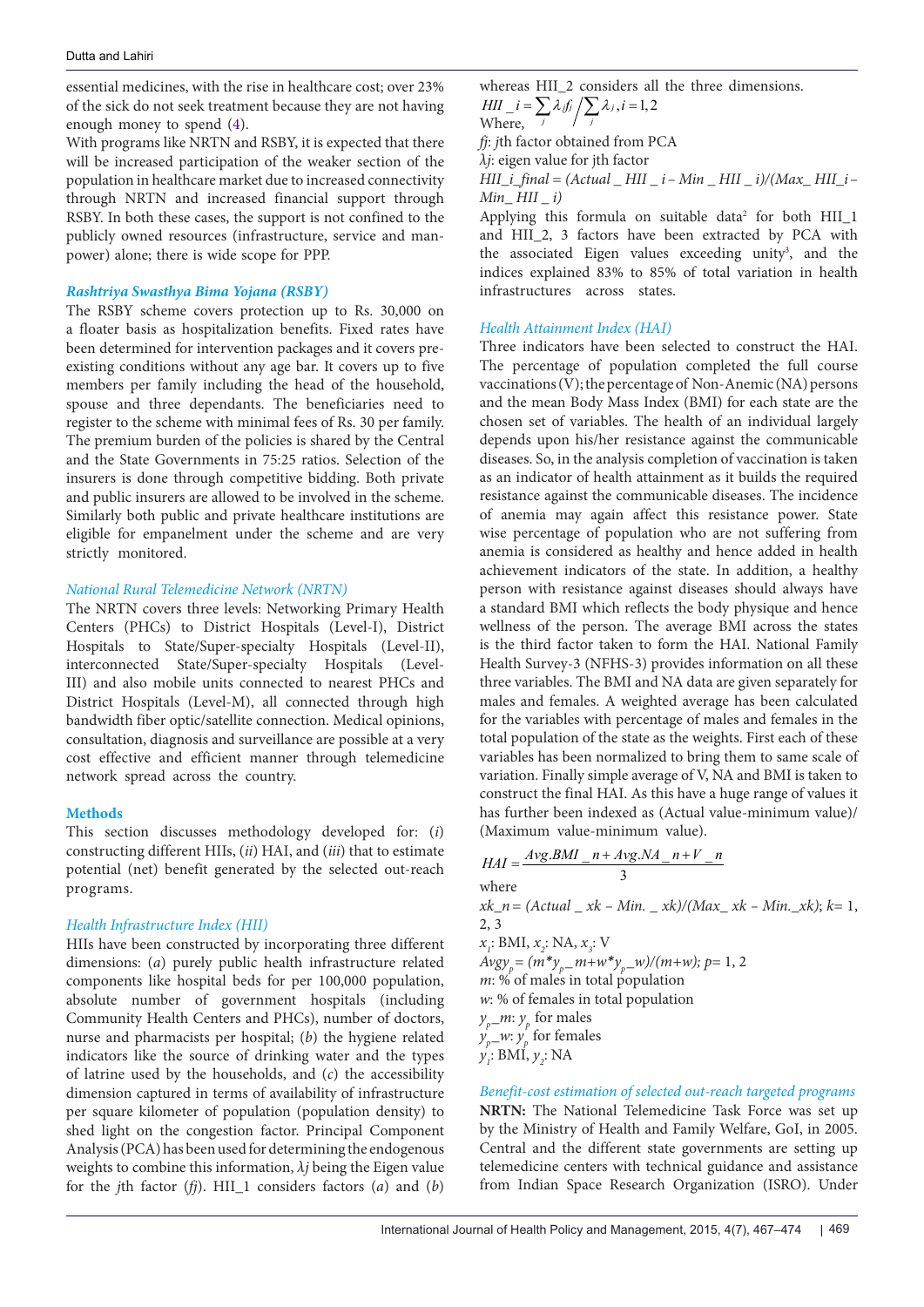National Rural Health Mission (NRHM), telemedicine has the potential to expand service base to the remote places in absence of physical infrastructure.

*Cost*: The cost of telemedicine network across the states consists of important components: (*i*) Cost of network connectivity, (*ii*) Fixed cost of installing computer set-up in the receiving stations, (*iii*) Fixed cost of medical devices, and (*iv*) Recurring cost of running the network. With the given number of PHCs, District Hospitals and State/Super Specialty Hospitals (facilities) per state the as well as given infrastructural requirements for these, let the fixed cost per capita be  $F_{CM}$  for MAH and  $FC_{WB}$  for WB.

*Total Fixed Cost for first level= FC*<sub>*l</sub>*= *No. of total facilities*</sub> *involved × unit fixed cost per facility*

*Total Recurring Cost for first level= RC*<sub>*l</sub>= No. of total facilities*  $\times$ </sub> *unit recurring cost per facility*

*l=1,2,3,M*

Per capita Fixed Cost (FC)= *l l FC Population* ∑

Per capita Recurring Cost (RC)=  $\frac{\sum_{l} RC_l}{l}$ *RC* ∑

The fixed investment is expected to depreciate over a period of 5 years after which it would be required to get replaced. So, the annualized value  $(A_t)$  with an interest rate of 15% would be:

*Population*

$$
A_{t-M} = \left[\sum_{t=0}^{5} \left(\frac{1}{1+0.15}\right)^{t}\right]^{-1} x F C_M \quad \text{for MAH and}
$$

$$
A_{t} = \left[ \sum_{t=0}^{5} \left( \frac{1}{1+0.15} \right)^{t} \right]^{-1} x F C w_{B} \text{ for WB.}
$$

where  $FC_M$ : Fixed cost for NRTN in MAH,

 $FC_{WR}$ : Fixed cost for NRTN in WB,

 $N_c$  = Per capita cost for NRTN=  $A_t$  + RC;  $A_t$  = annualized per *capita fixed cost for NRTN,*

*RC=recurring cost of NRTN per Capita.*

*Benefit*: The per capita benefit from NRTN is calculated as the per capita OOP expenditure on non-medical expenses for healthcare including travel, food and other services related to treatment but not strictly related to illness for the Below Poverty Line (BPL) population.

*NB=Per Capita Benefit for NRTN*

*Per Capita Net Benefit =*  $(N_p \cdot N_c)$ 

**RSBY:** It was launched by the Ministry of Labour and Employment (GoI) in 2008 as a health insurance scheme for the BPL population of the country to provide financial assistance to the target group against huge OOP expenditure on health. The main objective of the scheme is to include the targeted population into the healthcare net by putting forward the much needed financial assistance through health insurance protection.

 $R<sub>c</sub>=$  Per capita cost for RSBY = (Premium per family/ No. of *family members registered for RSBY)*

*RB= Per capita benefit for RSBY= (Amount of claims in rupees/ No. of claims)*

 $R_{NB}$ = Per capita net benefit=  $(R_B - R_C)$ 

**FPS:** No specific methodology has been used for cost-benefit

analysis of FPS in these two states. Only the reduced cost of medicines in the FPS is reported in comparison to the MRP to show the extent of potential benefit on the part of the patients.

# *Data*

For this study relevant data have been collected from several sources. The National Health Profile 2005 ([5\)](#page-7-8) published by the Central Bureau of Health Intelligence (CBHI), India provided information on indicators of health required for construction of the HII. CBHI mainly compile data collected through a system called Sample Registration System (SRS)<sup>4</sup> [\(6](#page-7-10)). The relevant information used in the study includes the number of hospitals, beds, doctors, nurses and pharmacists in 28 states of India including Delhi<sup>5</sup>. It also uses hygiene related information like drinking water source and type of sanitation from National Sample Survey Organisation (NSSO) 60th round (2004) ([7\)](#page-7-12) household survey data<sup>[6](#page-7-13)</sup>. The survey provides all household related information (like house type, structure, social group, religion, monthly expenditure of household, type of latrine, drainage, drinking water source, etc.) along with information on hospital access, reasons for not being treated, medical and non-medical expenses and on morbidity at the individual level: whether the individual is ailing over the last 15 days before the survey (yes/no type) or  $not<sup>7</sup>$  $not<sup>7</sup>$  $not<sup>7</sup>$ .

HAI uses state wise data on percentage of population completed the full course of V, percentage of NA population and the average BMI. Information provided by NFHS-3,  $2005-6$  [\(8\)](#page-7-15) has been used for the analysis<sup>8</sup>. Population data has been taken from Census 2001 ([9\)](#page-7-17) where data is collected on complete enumeration basis. The ailments in this case are the self-reported morbidity by the informant<sup>9</sup>.

The supply side data required for the analysis of telemedicine (NRTN Network) and provision of social health insurance (RSBY) have been collected from the relevant official websites as well as respective State Government sources and some demand side information has been extracted from NSSO 60th round household level data.

## **Results**

# *Comparative position of states in terms of Health Infrastructure Index (HII) and Health Attainment Index (HAI)*

When the health infrastructure is represented in terms of availability of medical institutions, medical persons and provision related to hygiene and sanitation at per capita basis (HII\_1) then the correspondence between HII and HAI is 0.61 with a high level of statistical significance. This endorses the popular policy orientation of creating better infrastructure to attain better health status. However, once the spread of this infrastructure across the state has been taken into consideration by expressing everything in terms of population density (population per square kilometer), the picture changes drastically. Now, the correlation between HII\_2 and HAI is statistically insignificant indicating location-based concentration of health infrastructure. This observation leads us to the question that how the specifically targeted outreach programs are helping to even out this inherent bias in the provision of infrastructure and related amenity services? We have already selected three such program, viz. FPS, NRTN, and RSBY and now for in-depth investigation we will choose 2 states from the whole set of 28.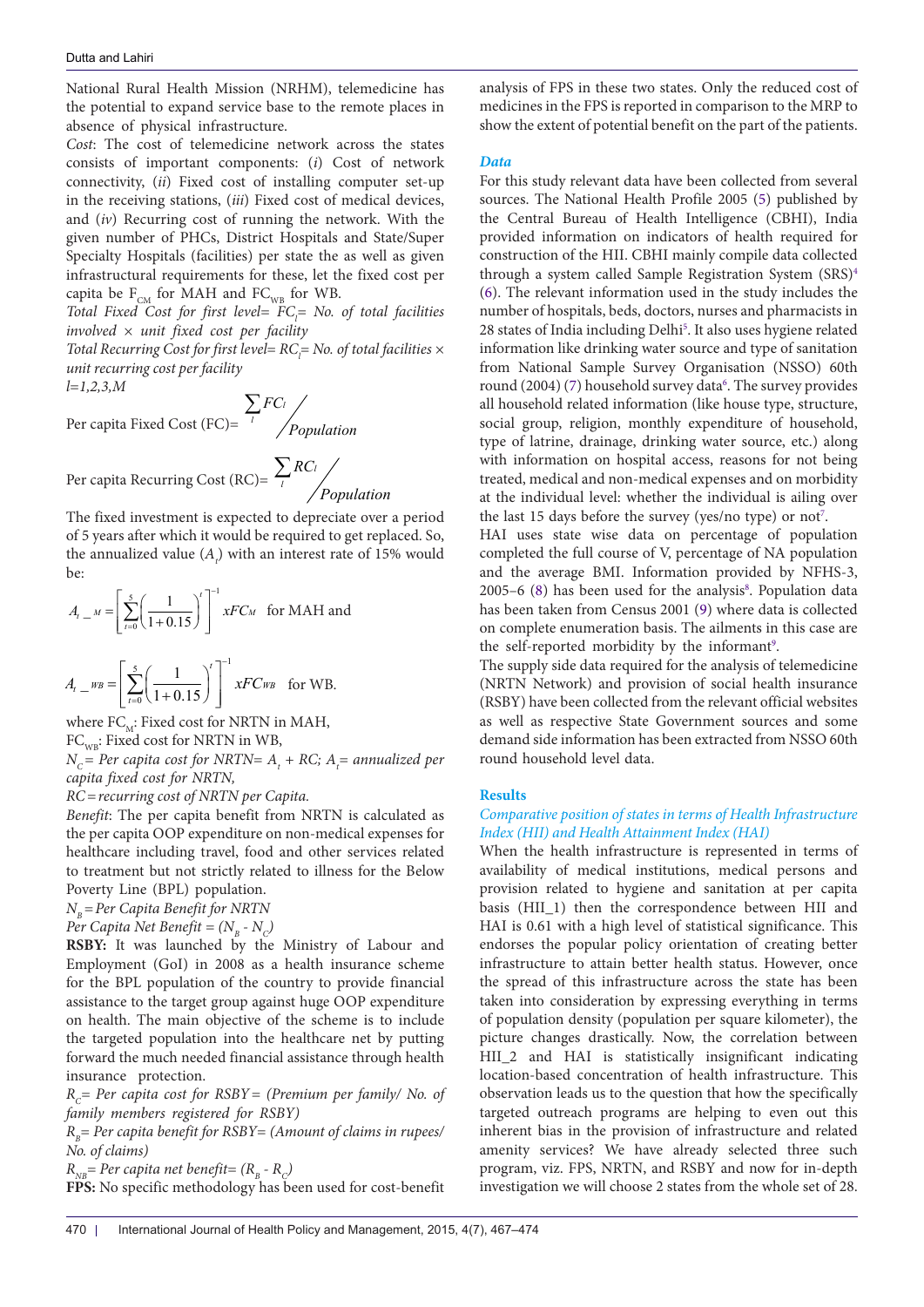## <span id="page-4-0"></span>**Table 1. HII by states of India<sup>®</sup>**

Source: Authors' calculation.

| SI. No.        | <b>State</b> | <b>Population density</b> | $HII$ 1 | HII <sub>2</sub> | HAI   | SI. No. | State       | <b>Population density</b> | $HII$ 1 | $HII_2$ | HAI   |
|----------------|--------------|---------------------------|---------|------------------|-------|---------|-------------|---------------------------|---------|---------|-------|
| 1              | AP           | 275                       | 21.73   | 54.67            | 46.35 | 15      | <b>MP</b>   | 196                       | 11.56   | 47.21   | 31.07 |
| $\overline{2}$ | ARP          | 13                        | 40.76   | 58.91            | 44.42 | 16      | <b>MAH</b>  | 314                       | 20.08   | 98.61   | 60.54 |
| 3              | <b>ASM</b>   | 340                       | 12.42   | 26.01            | 15.49 | 17      | <b>MNP</b>  | 107                       | 22.23   | 19.18   | 72.86 |
| 4              | <b>BHR</b>   | 880                       | 5.36    | 32.63            | 17.46 | 18      | <b>MEG</b>  | 103                       | 22.99   | 26.03   | 44.38 |
| 5              | <b>CHGH</b>  | 154                       | 3.89    | 37.35            | 32.29 | 19      | <b>MIZ</b>  | 42                        | 26.23   | 15.07   | 68.31 |
| 6              | <b>DEL</b>   | 9294                      | 99.89   | 43.14            | 88.07 | 20      | ODI         | 236                       | 4.70    | 40.66   | 30.60 |
| $\overline{7}$ | <b>GOA</b>   | 363                       | 82.27   | 33.30            | 88.55 | 21      | <b>PUN</b>  | 482                       | 31.95   | 37.22   | 91.95 |
| 8              | GUJ          | 258                       | 24.86   | 54.49            | 47.37 | 22      | RAJ         | 165                       | 15.82   | 63.99   | 30.85 |
| 9              | <b>HAR</b>   | 477                       | 23.17   | 36.14            | 61.77 | 23      | <b>SIK</b>  | 76                        | 45.03   | 1.34    | 72.71 |
| 10             | HP           | 109                       | 24.79   | 45.66            | 70.20 | 24      | <b>TN</b>   | 478                       | 25.61   | 48.13   | 77.89 |
| 11             | JK           | 99                        | 25.10   | 42.19            | 64.46 | 25      | <b>TRI</b>  | 304                       | 32.55   | 26.21   | 26.77 |
| 12             | <b>JKND</b>  | 338                       | 1.02    | 26.60            | 0.05  | 26      | UP          | 689                       | 4.16    | 36.65   | 31.27 |
| 13             | <b>KAR</b>   | 275                       | 24.35   | 58.80            | 55.42 | 27      | <b>UTRK</b> | 159                       | 53.71   | 41.40   | 51.47 |
| 14             | KER          | 879                       | 24.26   | 20.50            | 99.95 | 28      | <b>WB</b>   | 904                       | 25.74   | 39.67   | 40.94 |

HII= Health Infrastructure Index; HAI= Health Attainment Index.

a All India Average: HII\_1= 27.01, HII\_2= 39.71, HAI= 52.27; Corr (HII\_1, HAI)= 0.61 (significant), Corr (HII\_2, HAI)= 0.07 (insignificant).

In [Table 1](#page-4-0) the values of HII\_1, HII\_2 and HAI are reported for 28 states of India.

# *Maharashtra (MAH) viś-a- viś West Bengal (WB): a comparative analysis*

In terms of both HII\_1 and HII\_2, WB's scores (25.74 and 39.67) are marginally below the all India average scores (27.01 and 39.71) whereas for MAH the corresponding scores are 20.08 and 98.61 respectively, indicating a drastic change in the relative position in terms of inclusion of the out-reach dimension. While WB is representing an average state, MAH is extremely favorably placed in terms of uniform spread of health facilities over the entire state. In terms of health attainment, the value of HAI for MAH is 60.54 and that of WB is only 40.94. The all India average score is 52.27, which is closer to that of MAH. Though in terms of both HII\_1 and HII\_2, WB is pretty close to all India score, in terms of attainment it is lagging far behind. So, access to provision is appeared to be a weak point for WB and strong point for MAH. It would be interesting to compare the performance of FPS, NRTN, and RSBY programs in these two states to see how they are deriving benefits from these specifically targeted out-reach expansion programs in the health sector.

# *Program evaluation*

*Benefit and cost (RSBY):* RSBY scheme has the potential to expand the healthcare base for the BPL population. Average premium of RSBY per family comes to Rs. 372 for MAH and Rs. 346 for WB ([Table 2](#page-5-0) fourth block). With an average of 3.5 members per family registered for RSBY ([10](#page-7-19)), the per capita cost comes to Rs. 106 for MAH and Rs. 99 for WB. Again, the value per claim can be regarded as the benefit that accrues to the consumers (patients). This comes out to be Rs. 4,817 per capita for MAH and Rs. 5,941 per capita for WB. Thus the net benefit of RSBY comes to Rs. (4,817–106)= Rs. 4,711 for the former and Rs.  $(5,941-99)$ = Rs. 5,842 per capita for the latter. After suitable price adjustment this comes to Rs. 3,780 for MAH and Rs. 4,711 for WB at 2008–9 prices.

*Benefit and Cost (NRTN):* The OOP expenditure on nonmedical expenses for healthcare including travel, food and other services related to treatment but not strictly related to

illness for the BPL population approximately comes out to be Rs. 400 for MAH and Rs. 330 for WB ([Table 2](#page-5-0)). After suitable price adjustment it comes to Rs. 524 for MAH and Rs. 432 for WB at 2009 prices. With free NRTN services envisaged by the Government, the entire amount accrues as benefit to the people.

Since the population density of  $WB(904/km<sup>2</sup>)$  is much higher than that of MAH  $(314/\text{mk}^2)$  the fixed cost per capita is equal to Rs. 61 for MAH and Rs. 35 for WB while the recurring cost per capita is estimated to be Rs. 24 and Rs. 14 for the states respectively. The fixed investment is expected to depreciate over a period of 5 years after which it would be required to get replaced. So, the annualized value  $(A_t)$  with an interest rate of 15% would come up to Rs. 14 for MAH and Rs. 8 for WB. Thus, the per capita total cost of NRTN becomes Rs. 38 (fixed cost + recurring cost) for MAH and Rs. 22 for WB. The annual cost of accessing the service of HealthSAT, a dedicate satellite for telemedicine related networking comes out to be approximately equal to Rs. 1.1 billion [\(11\)](#page-7-20). This is expected to provide service to 802 million rural people with a per capita cost of Rs. 1.5 (approximately) ([12](#page-7-21)). After suitable price adjustment it comes to Rs. 1.75 approximately. This added to the total cost amounts to Rs. 40 per head for MAH and Rs. 24 per head for WB.

The net benefit will be Rs. (524–40)= Rs. 484 for MAH and Rs. (432–24)= Rs. 408 for WB. According to NSS data the reported morbidity of the BPL population is 14.50% in MAH and 15% in WB. With spread of telemedicine a 10% increase in reported morbidity would generate a net benefit of Rs. 2.15 billion for MAH and Rs. 1.82 billion for WB.

*FPS:* No cost-benefit analysis has been carried out as such for FPS. The difference in the price of the medicines in open market shops and that in the FPS where the medicines are sold in generic name is shown in [Table 3](#page-5-1). Benefits from the system have been tried to be made out from this information. On the part of the Government the entire system requires only space for opening FPS. As this space is already there in the Government hospitals and does not require any additional infrastructure, marginal cost for the program, on the side of the Government, is effectively zero. In the private front, the cost of advertisement for any particular brand gets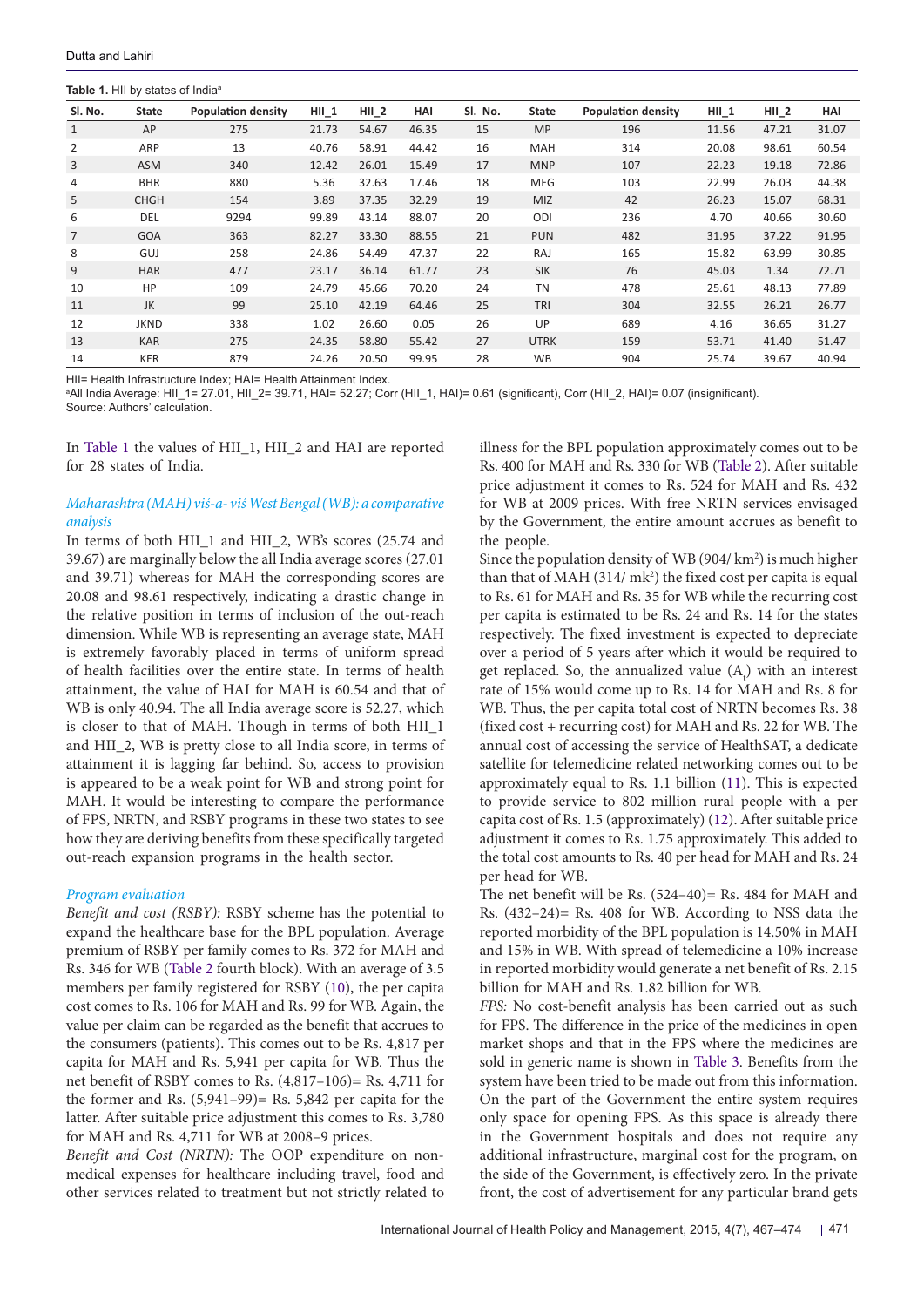<span id="page-5-0"></span>

|  |  |  | Table 2. Estimation of per capita net benefit from NRTN and RSBY programs |  |
|--|--|--|---------------------------------------------------------------------------|--|
|--|--|--|---------------------------------------------------------------------------|--|

| Demography $1$                                        | <b>MAH</b> | <b>WB</b>  | Public hospital <sup>2</sup>             | <b>MAH</b> | <b>WB</b> | Treatment availed <sup>3</sup>                  | <b>MAH</b> | <b>WB</b> |  |  |
|-------------------------------------------------------|------------|------------|------------------------------------------|------------|-----------|-------------------------------------------------|------------|-----------|--|--|
| Population                                            | 97 mn      | 80 mn      | Primary                                  | 1,809      | 909       | Morbidity (%)                                   | 20         | 20        |  |  |
| BPL (%)                                               | 25         | 27         | Secondary                                | 23         | 15        | Morbidity (BPL) %                               | 14.50      | 15        |  |  |
| Area $(km2)$                                          | 308K       | 89K        | Tertiary                                 | 897        | 291       | In public hospital                              | 28         | 72        |  |  |
| Population density                                    | 314        | 904        | Private hospital <sup>4</sup>            | 3,023      | 2,013     | In private hospital                             | 72         | 28        |  |  |
| Untreated BPL <sup>5</sup>                            |            |            | Treatment not availed (BPL) <sup>6</sup> |            |           | Average expenditure incurred (BPL) <sup>a</sup> |            |           |  |  |
| Morbidity (%)                                         | 15         | 15         | No facility (%)                          | 25         | 14        | Medical (Rs.)                                   | 3,476      | 2,009     |  |  |
| Without treatment (%)                                 | 7          | 9          | No money (%)                             | 33         | 36        | Non-medical (Rs.)                               | 400        | 330       |  |  |
| NRTN <sup>b</sup> (Cost and net Benefit) <sup>7</sup> |            |            |                                          |            |           |                                                 |            |           |  |  |
| Level-I (Rs. mn)                                      | 5,018      | 2,901      | Level-III (Rs. mn)                       | 4,132      | 1,341     | Total cost (Rs. mn)                             | 9,492      | 4,465     |  |  |
| Level-II (Rs. mn)                                     | 147        | 96         | Level-M (Rs. mn)                         | 195        | 127       | Per capita Cost (Rs.)                           | 85         | 49        |  |  |
| Per capita fixed cost (Rs.)                           | 61         | 35         | Per capita recurring cost (Rs.)          | 24         | 14        | Per capita net benefit (Rs.)                    | 484        | 408       |  |  |
| $RSBYc$ (cost and net benefit) <sup>8</sup>           |            |            |                                          |            |           |                                                 |            |           |  |  |
| <b>Enrolment</b>                                      |            |            | <b>Claims</b>                            |            |           | <b>Receipt &amp; Payment</b>                    |            |           |  |  |
| Family                                                | 510,753    | 5,368,404  | Count                                    | 59,478     | 526,898   | Premium/policy (Rs.)                            | 372        | 346       |  |  |
| Individual                                            | 1,787,636  | 18,252,574 | Disbursed (Rs. mn)                       | 286.50     | 3,130.20  | Receipt/ policy (Rs.)                           | 4,817      | 5,941     |  |  |
| Per capita cost (Rs.)                                 | 106        | 99         | Per capita gross benefit (Rs.)           | 4,817      | 5,941     | Per capita Net Benfit (Rs.)                     | 780        | 4,711     |  |  |

NRTN= National Rural Telemedicine Network; RSBY= Rashtriya Swasthya Bima Yojana; BPL= Below Poverty Line; MAH= Maharashtra; WB= West Bengal. ª Monetary values in 2008–9 prices. ♭Monetary values in 2006–7 prices. ◊Monetary values for MAH in 2011-2 prices and for WB in 2013–4 prices. Source: Authors' calculation by collating information from different sources; 1: ([9](#page-7-17)) 2001; 2: Official sites of the respective state governments; 3, 5, 6 ([7](#page-7-12)[,13,](#page-7-23) [14](#page-7-24)); 4: (15); 7: ([16](#page-7-25)); 8: ([10](#page-7-19)).

<span id="page-5-1"></span>**Table 3.** Drug price comparison: generic name versus brand name

| Disease/use generic/name<br>of drug | Generic name of drug               | Pack size      | Generic drug tender<br>Price (Rs.) | Equivalent popular brand | MRP of Branded<br>Medicine |
|-------------------------------------|------------------------------------|----------------|------------------------------------|--------------------------|----------------------------|
| Pain killer                         | Diclofenac sodium tablets IP 50 mg | 10 tab strip   | Rs. 1.24                           | Voveran (Novartis)       | Rs. 31.73                  |
| Cholesterol lowering drug           | Atorvastatin tablets IP 10 mg      | 10 tab blister | Rs. 2.98                           | Atrova (Zydus)           | Rs. 103.74                 |
| Heart diseases                      | Clopidogrel tablets IP 75 mg       | 14 tab strip   | Rs. 8.54                           | Plavix (Sanofi)          | Rs. 1,615.68               |
| <b>Diabetes</b>                     | Glimepiride tablets IP 2 mg        | 10 tab strip   | Rs. 1.95                           | Amaryl (Aventis)         | Rs. 117.40                 |

MRP= Maximum Retail Price.

Source: Reference [17](#page-7-26).

reduced. This is because in such shops drugs sold are either generic or branded generic. In case of generic without brand, the advertisement cost of the manufacturer is absent. In case of branded generic a group of medicines (with different generic name) are sold under the same brand umbrella. So advertisement for drugs with different names sold under a particular brand is not needed, only brand advertisement is sufficient. This indicates that the marginal cost of such program is very low whereas the benefit is huge. Benefits outweigh cost and therefore it is worth implementing. The FPS under PPP has already started in WB. It has launched Fair Price Medicine shops in the secondary and tertiary hospitals in the state. No such specific attempt has so far been noticed in MAH.

### **Discussion**

As mentioned earlier our choice of study remains restricted to MAH and WB. In [Table 2](#page-5-0), we briefly report the demography and infrastructural availability related to healthcare for WB and MAH. The availability of private infrastructure (in terms of hospitals alone) is, in manifold, larger in both MAH and WB compared to the public network alone (as mentioned in [Table 2](#page-5-0) first block). Therefore PPP could be the strategic instrument to expand outreach at an affordable price. Clearly, from [Table 2](#page-5-0) MAH is ahead of, WB in terms of, absolute number of available infrastructure. Fifteen percent of BPL population in WB and 14.50% of BPL population in MAH is morbid with approximately 9% and 6.50% of them

in WB and MAH not receiving any treatment. Interestingly, among those who have availed the treatment the morbidity percentages of the BPL category are lower than the average morbidity rates of the two states. This reveals the fact that healthcare services remain out of the reach of a high percentage of the BPL population, keeping in mind the fact that data reflects reported morbidity only. Among the major reasons of not getting treated are lack of facilities and financial reasons. This conforms to the infrastructural deficiencies and financial inabilities to meet healthcare demand. Moreover, high OOP expenditures, both for non-medical and medical purposes for healthcare keep high percentage of population, who actually need it, out of the healthcare market. Study by Chatterjee ([18](#page-7-22)) revealed that the perceived need for healthcare culminates from actual need, availability, ability and affordability. This raises the issue of social justice regarding availability and affordability of healthcare of the population in need. With greater overall access to public healthcare facilities in WB (72.28%) than in MAH (28.33%), the average expenditure for healthcare is lower in WB than in MAH. Expansion of telemedicine services through the NRTN would enable the remotely located people to avail healthcare services within their region without outbound travel saving travel cost as well as time. NSSO 60th round survey database on 'Morbidity and Health Care' data reveals that the high percentage of not availing any medical attention arises from: (*i*) absence of facility within reach, (*ii*) long waiting time, (*iii*) lack of fund to finance healthcare related services, and (*iv*)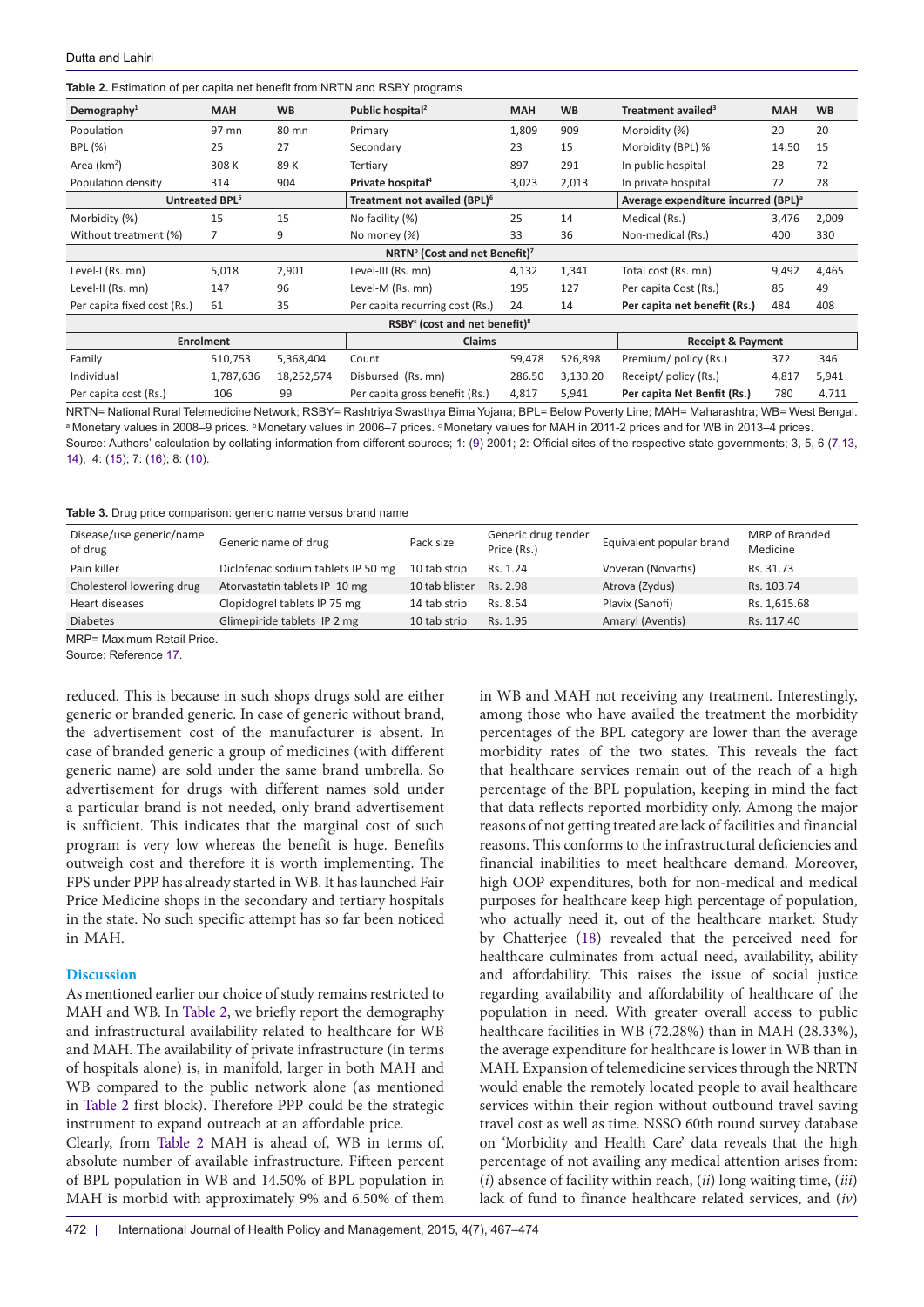not considering the ailment serious enough to be reported. It is expected that reported morbidity rates for the BPL population would be higher and the left out population will have enough incentive to avail the benefits of healthcare with available NRTN coupled with financial access through RSBY, thus the gap, even between reported morbidity rate through NSSO and RSBY would lessen.

From [Table 2](#page-5-0) it is evident that WB is way ahead of MAH in terms of RSBY coverage. It is expected that the target population will soon be reached in both the states to cover the entire BPL population. WB has now got a dedicated website for RSBY unlike MAH. An important fact is revealed from [Table](#page-5-0) [2](#page-5-0). The ratio of number of claims to the number of individuals registered for RSBY reflects the morbidity scenario among the BPL population. It reflects that only 2.88% of the BPL population is morbid, according to WB data. This is in sharp contrast to what we find in [Table 2](#page-5-0) (15%). Since WB is a state where RSBY has reached a fair amount of coverage, this gap reflects the non availability of infrastructure for the deserving population, especially in the remote rural areas. Moreover, high OOP expenditure related to non-medical expenses for healthcare, not covered by RSBY still deters a high percentage of population in need from availing the healthcare services. In face of reduced public share of healthcare facilities, it is evident that without a prepared market the private sector participation would not be ensured in remote rural areas. A matured insurance market such as RSBY could have catalytic effect in preparing rural markets for healthcare.

[Table 2](#page-5-0) also produces a net benefit of Rs. 4,711 for WB and RS. 3,780 for MAH at 2009 prices. Moreover, with Rs. 382.82 being the per capita per month poverty line for WB (2004) and Rs. 362.25 the per capita per month poverty line for MAH (2004), the annual value of per capita BPL incomes becomes Rs. 5,400 for WB and Rs. 5,100 for MAH after suitable price adjustment. Rs. 30,000 potential coverage per year for implies a 555% of annual income coverage for BPL population of WB and 588% of annual income of BPL population for MAH. As per RSBY coverage of 3.5 persons per family ([10\)](#page-7-19), if we calculate with two earning members per family with 1.5 dependant members, the annual income per family per year is expected to be Rs. 10,800 for WB and Rs. 10,200 for MAH. With Rs. 30,000 floating coverage of RSBY, it covers 278% of the annual income of BPL families in WB and 294% of the BPL families in MAH. With morbidity coming as a shock and the treatment part leading to disastrous outcomes in terms of burden leading to medical poverty trap for most of the deserving population. With high potential coverage as proportion of annual income, the potential benefit is very high even if family is taken as unit. This coverage in turns protects the families from the potential medical poverty trap. Considering a combined effect of RSBY and NRTN, the expected net benefit per capita comes to Rs. 5,186 for MAH and Rs. 5,110 for WB for the deserving population. Thus a 10% more spread of the duo would result in Rs. 22.58 billion for MAH and Rs. 22.63 billion for WB for the deserving BPL population alone which is approximately 0.24% and 0.52% of the gross State Domestic Product (SDP) of the respective states. Since NRTN network is for all, the resultant benefit is expected to be more than as estimated. Population density being higher in WB and MAH being spread across larger

area, the benefits of telemedicine would expectedly serve MAH more. Though MAH is one of the better performers in India in terms of health infrastructure and health attainment indices and WB is an average performer in these respect, both States will be in a position to benefit largely from the expansion of RSBY as well as NRTN projects

Medicines take the major share in treatment cost. Drugs are different from other consumer items. So the free market economy and the price competition cannot make the prices lower for them. Branding in drugs creates artificial monopoly and drug manufacturers are able to keep the MRP higher in spite of presence of competitors in the market. The need for the drugs is always urgent. Consumers of drugs are vulnerable. The branding and high MRP make the situation worse especially for those who come from poor economic background. [Table 3](#page-5-1) compares the price of some common life saving medicines when sold in generic name and in branded pack. The difference is enormous as revealed from the table. If the drugs are sold through FPS in generic name it would be of immense benefit for the people who avail public healthcare services. The mechanism has been extremely successful in WB. The OOP expenditure of the patient for treatment is 6.15% of the average annual SDP of the state out of which 66% is spent on medicines only ([19](#page-7-27)). FPS was introduced in the state in the end of 2012. The present scenario says, as mentioned in the article, that the patients who are admitted in the hospitals are getting more medicines free of cost, Government doctors are prescribing 60% generic drugs on an average and most importantly the cost of treatment for medicines has reduced. Since end of 2012, 93 stores have become operational selling medicines at a discount ranging from 47% to 67% of the MRP quoted in the open market to all customers. The data provided by the state health ministry shows that for 35 FPS, during December 2012 to November 2014, total discount availed by the people is as large as 250 crores that have benefited 85 lakh persons [\(20](#page-7-28)). This puts enough evidences that FPS under PPP can be one of the solutions to the problem of affordability for the healthcare services. The example of WB can be an instance for other states including MAH which has not adopted any such policy so far.

## **Conclusion**

Health is the key issue in the MDGs set for the countries globally. In spite of having a dramatic economic growth rate and food surplus India has failed to make significant progress in achieving the MDG targets. Infrastructure does not necessarily ensure attainment unless the facilities reach the population who are in real need of this. Outreach, affordability and access to the health services have been identified as the major areas where the country lags. The health infrastructure for population per square kilometer captures the outreach/ delivery issue and the health attainment reveals the true scenario about how far the infrastructure has been accessed by the people; and the gap between the two, as the paper finds, is the root of the problem. On the basis of infrastructure and attainment indices two states have been chosen for the further analysis. MAH, being a better performer in both, has been selected as an above average state; WB is chosen as an average/ below average state in terms of the indices mentioned. Lack of spread of the services to every remote corner of the country